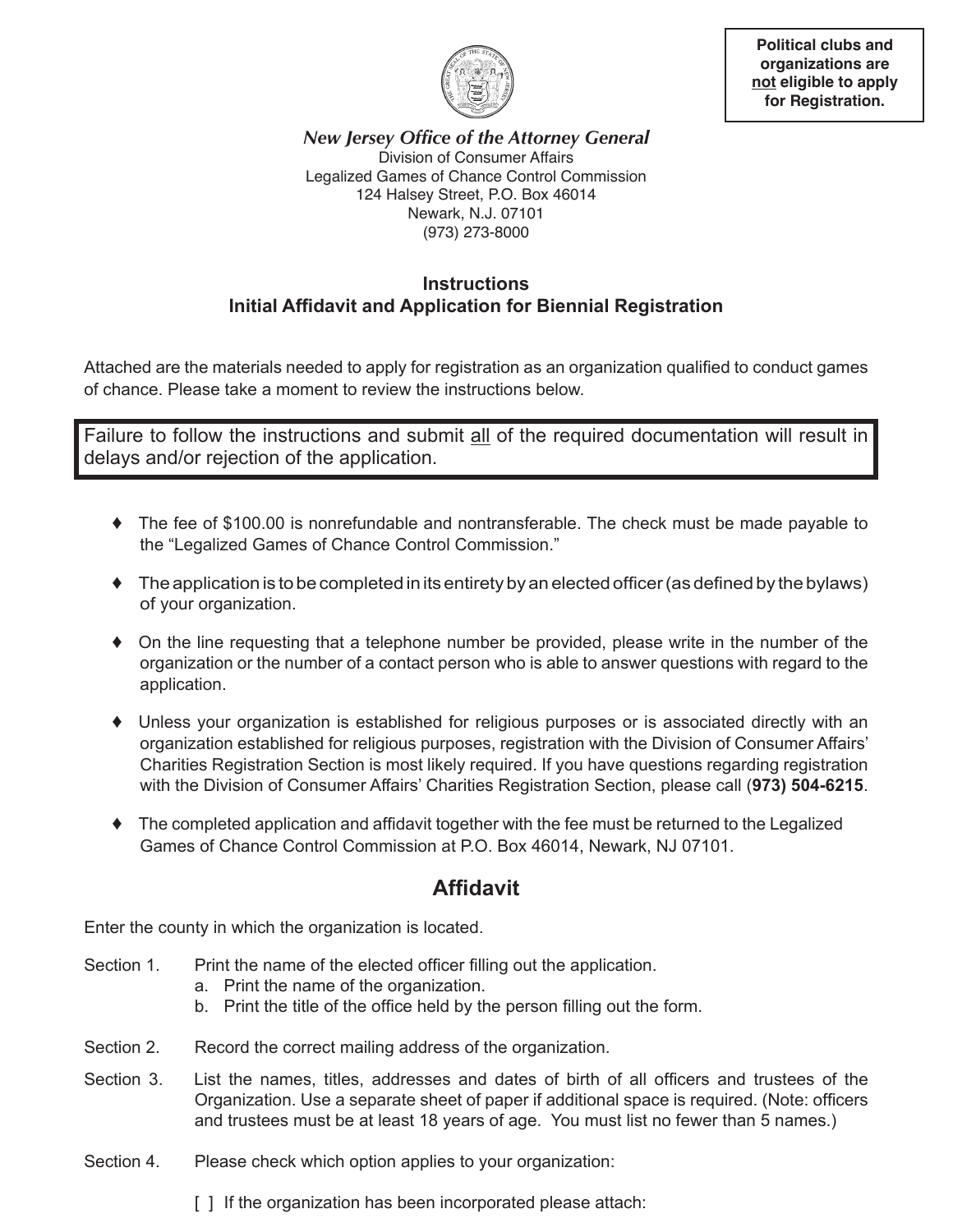- A. A true copy of the organization's articles of incorporation along with true copies of any and all amendments to the articles of incorporation. A true copy will bear a stamp indicating that the document has been filed with the proper agency in the **state in which the organization was incorporated**.
	- 1) If you are a corporation incorporated in New Jersey, call the Commercial Recording and Business Services line at (609-292-9292) for help in obtaining true copies of your articles of incorporation,
- B. If the applicant organization is a corporation incorporated in a state other than New Jersey, in addition to the true copies of the articles of incorporation and any and all amendments to the articles of incorporation, you will also need to provide 1) a completed and notarized Form LGCCC 12A, and 2) a copy of the organization's Certificate of Authority to do business in New Jersey.
- C. A current copy of the organization's constitution and bylaws signed by the elected officers of the organization and indicating the date the bylaws were adopted.
	- [ ] If the organization is **not** incorporated, indicate whether it is officially registered as an association. If registered, indicate whether it is officially registered as an association. If registered, indicate the municipality and/or county in which the association is registered. Please attach:
		- ♦ A current copy of the organization's constitution and bylaws, signed by the elected officers of the organization, which indicates the date the bylaws were adopted.
	- [ ] If the organization is not formally incorporated or associated, please attach:
		- ♦ A current copy of the organization's constitution and bylaws, signed by the elected officers of the organization, which indicates the date the bylaws were adopted.
- Section 5. Indicate whether your chapter, lodge, club or organization is chartered from a national or state organization. If the organization is chartered, include the full name, address and telephone number of the parent organization and attach:
	- A. A true copy of the parent organization's articles of incorporation bearing a stamp indicating that they have been filed with the proper agency in the state of incorporation;
	- B. A current copy of the parent organization's constitution and bylaws; and
	- C. A copy of the charter issued to your organization by the parent organization or a letter from the parent organization stating that your organization is a member in good standing.
- Section 6. State what will happen to the remaining assets of the organization if the organization should be dissolved. Indicate where that provision is located in the organization's articles of incorporation, constitution or bylaws, or the constitution and bylaws of the parent organization.
- Section 7. Sign the form in the presence of a notary public or an attorney. The signature must be that of the person indicated at line #1 of the Affidavit.

Failure to follow instructions and submit all of the required documentation will result in delays and/or rejection of the application.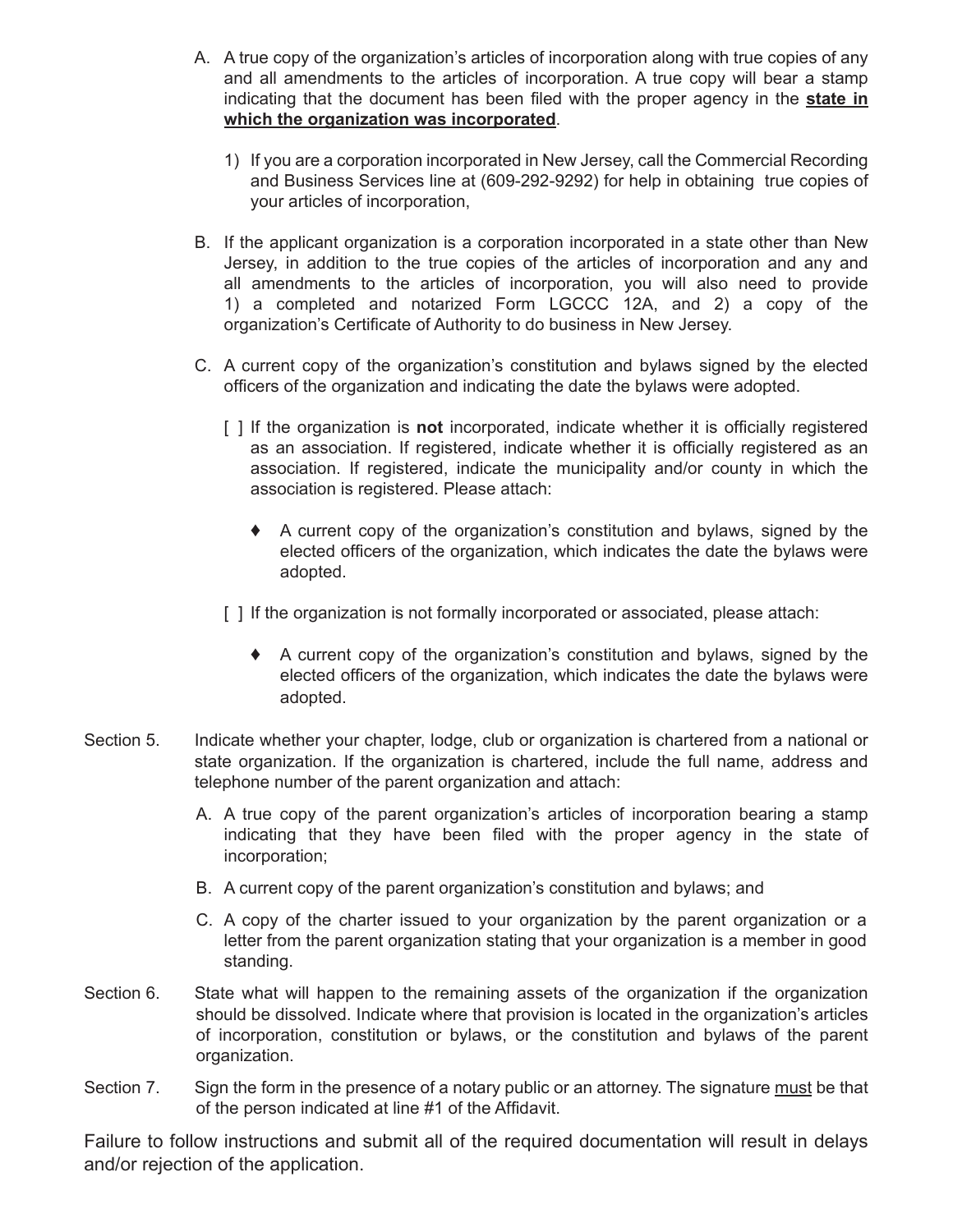

**Political clubs and organizations are not eligible to apply for Registration.**

*New Jersey Office of the Attorney General* Division of Consumer Affairs Legalized Games of Chance Control Commission 124 Halsey Street, P.O. Box 46014 Newark, N.J. 07101 (973) 273-8000

**"Qualified organization"** means a bona fide organization or association of veterans, religious congregation, religious organization, charitable organization, educational organization, fraternal organization, civic and service club, officially recognized volunteer fire company, officially recognized first aid squad and officially recognized rescue squad, and senior citizens' association or club which:

- 1. Is organized as a non-profit or religious organization and is authorized by its certificate or articles of incorporation, bylaws or other written authority to support one of the authorized purposes;
- 2. Appoints the Executive Officer of the Control Commission as agent for the service of process [use form LGCCC 12A (revised 01/10/2007)]; and
- 3. **Is constituted of not less than five individuals.**

(N.J.A.C.13:47-1.1)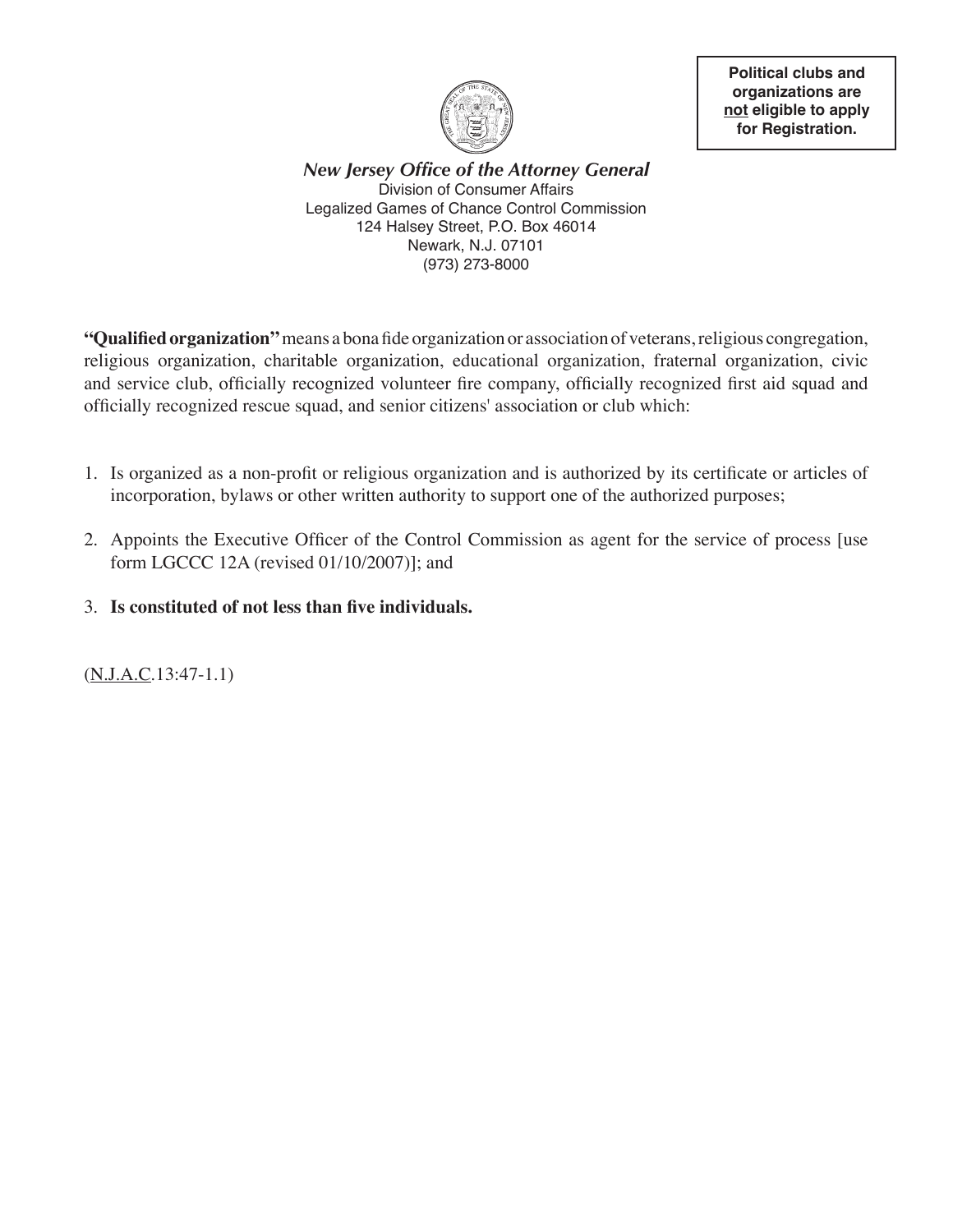

**Political clubs and organizations are not eligible to apply for Registration.**

*New Jersey Office of the Attorney General* Division of Consumer Affairs Legalized Games of Chance Control Commission 124 Halsey Street, P.O. Box 46014 Newark, N.J. 07101 (973) 273-8000

**Initial Affidavit and Application for Biennial Registration** 

ID number

**For Office Use Only:**

**Please note that a nonrefundable, nontransferable application fee of \$100.00 (a certified check or money order made payable to: "Legalized Games of Chance Control Commission") must accompany this application.**

*Organization Information:*

|                                                                                                                                                                                                                                                                       |                                                | Street address                       |                    |
|-----------------------------------------------------------------------------------------------------------------------------------------------------------------------------------------------------------------------------------------------------------------------|------------------------------------------------|--------------------------------------|--------------------|
| City                                                                                                                                                                                                                                                                  | State                                          | ZIP code                             | County             |
| Name of contact person                                                                                                                                                                                                                                                |                                                | Telephone number (Include area code) |                    |
| Are you currently registered with the Division of Consumer Affairs' Charities Registration Section?<br>If "Yes," please provide the Charities Registration number ______________________                                                                              |                                                |                                      | Yes $\Box$<br>- No |
| Please provide your FEIN/Taxpayer ID number?                                                                                                                                                                                                                          | Required                                       |                                      |                    |
| Does the organization raise less than \$10,000 per year?                                                                                                                                                                                                              | Yes $\Box$                                     | No                                   |                    |
| If the answer to the first question is "No," please explain the reason(s) for not being registered with the Charities Registration Section. If you need information regarding whether you need to register with the Charities<br>Section, please call (973) 504-6215. |                                                |                                      |                    |
|                                                                                                                                                                                                                                                                       | (Use additional sheets of paper if necessary.) |                                      |                    |
|                                                                                                                                                                                                                                                                       | <b>AFFIDAVIT</b>                               |                                      |                    |
| State of New Jersey                                                                                                                                                                                                                                                   |                                                |                                      |                    |
|                                                                                                                                                                                                                                                                       |                                                |                                      |                    |
|                                                                                                                                                                                                                                                                       |                                                |                                      |                    |
|                                                                                                                                                                                                                                                                       |                                                |                                      |                    |
|                                                                                                                                                                                                                                                                       |                                                |                                      |                    |
|                                                                                                                                                                                                                                                                       |                                                |                                      |                    |
| The mailing address of the Organization is:                                                                                                                                                                                                                           |                                                |                                      | ("Organization").  |
| Street address                                                                                                                                                                                                                                                        |                                                | City                                 |                    |
| <b>State</b>                                                                                                                                                                                                                                                          |                                                | ZIP code                             |                    |
| 3. The names, titles, addresses, telephone numbers and dates of birth of all officers and trustees of the Organization are:<br>(You must list 5 names.)                                                                                                               |                                                |                                      |                    |
| Name and title                                                                                                                                                                                                                                                        |                                                | Address                              |                    |
| Telephone number (include area code)                                                                                                                                                                                                                                  |                                                | Date of birth                        |                    |
| Name and title                                                                                                                                                                                                                                                        |                                                | Address                              |                    |

(Use additional sheets of paper if necessary.) *(Over)*